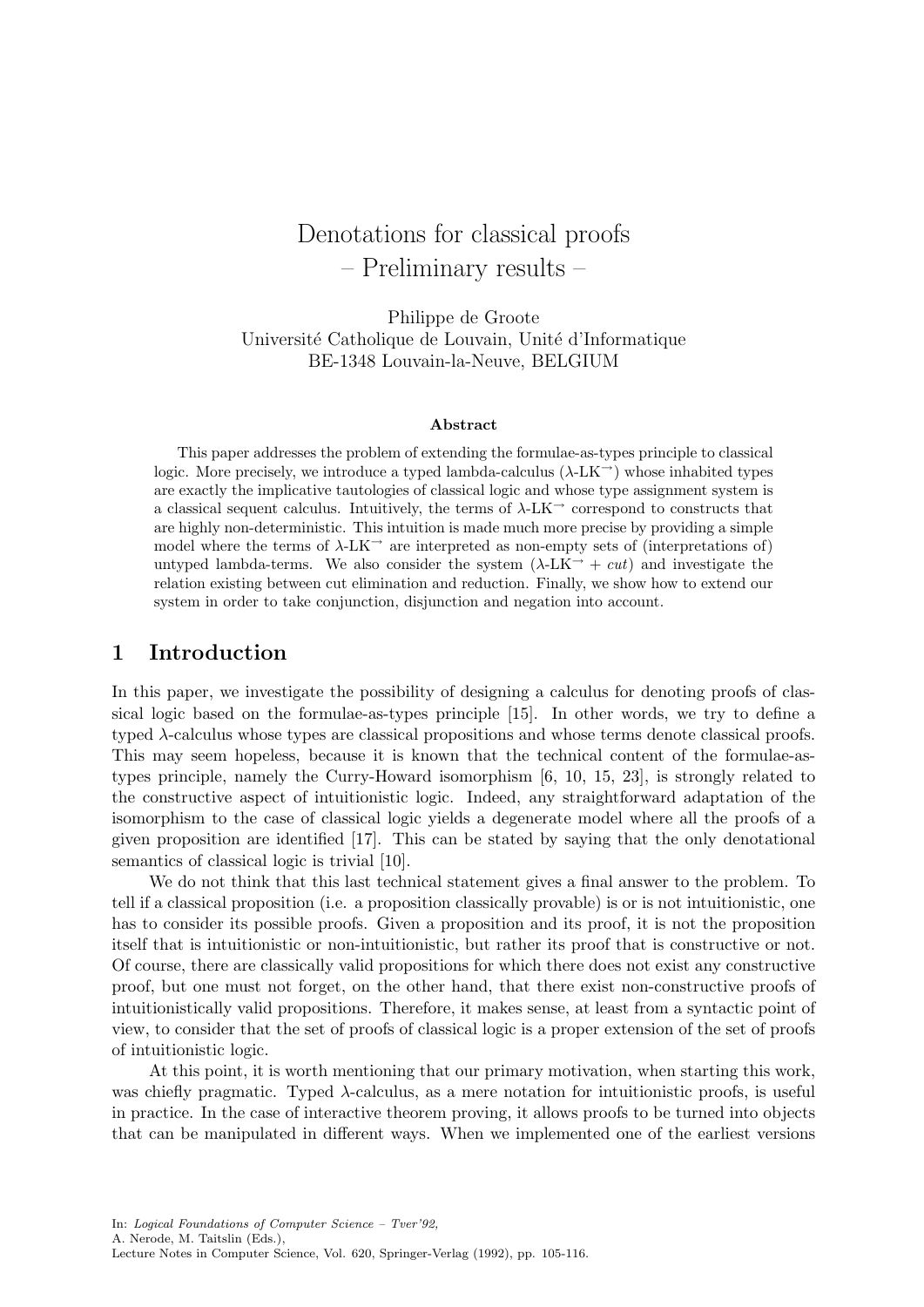of classical predicate calculus in Isabelle [21], we found that some notation to handle classical proofs would also be useful. Hence it was natural to try to extend the syntax of λ-terms in order to capture the non-constructive proofs of classical logic.

In fact, such an extension may be achieved very cheaply by considering a  $\lambda$ -calculus with given constants of type  $\neg \alpha \vee \alpha$ . In some sense, this is how Gentzen extends NJ (the intuitionistic system of natural deduction) into NK (the classical one) [8]. This possible solution is not so fruitful, however, for it does not enlighten us about the very nature of classical proofs. Natural deduction systems do not really fit classical logic.

The deep difference between classical and intuitionistic logic, that is the non-constructive aspect of classical proofs, is much more apparent when one considers sequent calculus. In both Gentzen's systems LJ and LK [8], the logical rules controlling the left- or right-introduction of connectives are instances of the same schemes. The only difference between intuitionistic and classical proofs is structural. The succedent of any intuitionistic sequent must consist of at most one formula. On the other hand, the succedent of a classical sequent may consist of several formulas (interpreted disjunctively). This yields, in the latter case, a kind of non-determinism that corresponds to the non-constructive aspect of classical logic.

The above discussion leads us to the conclusions that follow. The real challenge in designing a *classical*  $\lambda$ -calculus is to design a typed language whose type assignment system consists of a classical sequent calculus, i.e. a system whose sequents may be manifold concluded. Moreover, such a language should come together with a decent interpretation that would help us to understand the non-determinism related to classical logic. This is exactly the problem we want to tackle.

The remainder of this paper is organized as follows.

In Section 2, we study the implicative fragment of Gentzen's LK. In particular, we try to give a computational meaning to its rules. This results in the concrete proposal of a  $\lambda$ -calculus  $(\lambda$ -LK<sup>--</sup>) whose inhabited types are exactly the implicative tautologies of classical logic.

Intuitively, the terms of  $\lambda$ -LK<sup> $\rightarrow$ </sup> correspond to constructs that are highly non-deterministic. In Section 3, this intuition is made much more precise by interpreting the terms of  $\lambda$ -LK<sup> $\rightarrow$ </sup> as non-empty sets of (interpretations of) untyped  $\lambda$ -terms. The type assignment system of Section 2 is showed to be sound for this simple semantics. However, it is far from being complete. This yields a discussion about completeness.

The system defined in Section 2 is cut-free and its typable terms are all in normal form. In Section 4, we consider the system  $(\lambda - LK^{\rightarrow} + cut)$  and we investigate the relation existing between cut elimination and reduction.

So far, only the implicative fragment of classical logic has been considered. In Section 5, we show how to extend our system in order to take conjunction, disjunction, and negation into account.

We have subtitled this paper *preliminary results*. We do not consider  $\lambda$ -LK as a definitive system but as an experimental one. This paper proposes some solutions but it also raises many problems. We summarize these problems in Section 6 and conclude by presenting our plans for future work.

# 2 The positive implicative fragment

The problem that we want to tackle is to give a computational interpretation to the sequents of Gentzen's LK. This problem is already non-trivial in the case of the implicative fragment of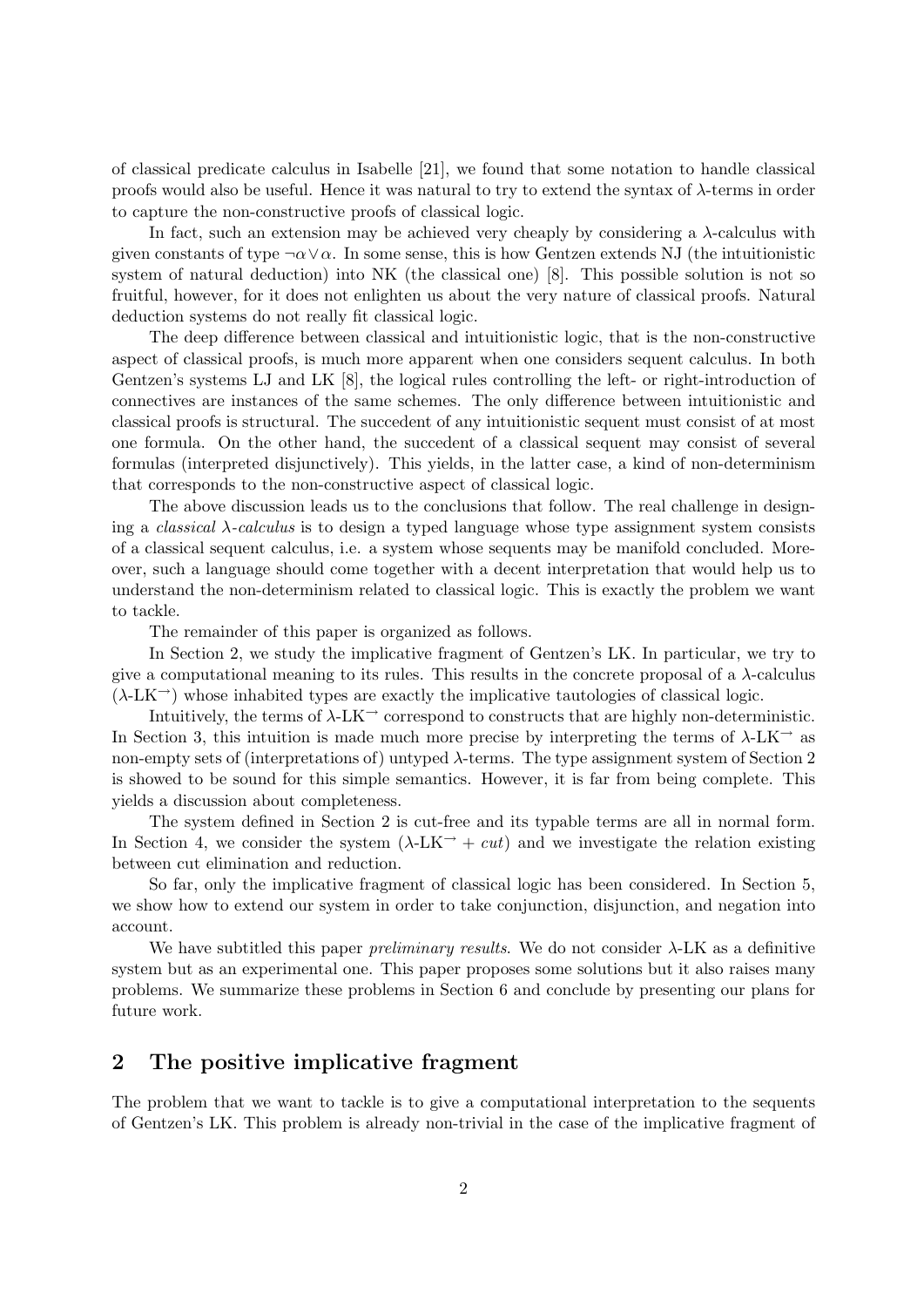LK. Indeed, as it is well-known, the positive implicative fragment of classical logic is a proper extension of the corresponding fragment of intuitionistic logic. This can be demonstrated by giving a classical implicative tautology that is not intuitionistically provable. The paradigmatic example of such a tautology is Peirce's law:

$$
((\alpha \to \beta) \to \alpha) \to \alpha \qquad \qquad \text{(Peirce's law)}
$$

Let us, for the time being, restrict ourself to the implicative fragment of LK.

Classical sequents have the form  $\Gamma \vdash \Theta$  where the succedent  $\Theta$  may consist of more than one formula. This is where the difficulty is. We must, therefore, focus on the rules acting directly on the succedent: the right weakening rule, the right contraction rule and the right introduction rule for implication  $(\rightarrow)$ . Let us consider small examples of derivations involving these rules.

A first typical example is the following:

$$
\frac{\alpha \vdash \alpha}{\alpha \vdash \alpha, \beta}
$$
  

$$
\vdash \alpha, \alpha \rightarrow \beta
$$

How can we decorate the formulas involved in this derivation with terms standing for proofs? The first sequent, which is an axiom, corresponds simply to the declaration (and the use) of a variable  $(x : \alpha \vdash x : \alpha)$ . Now, what can we say of the second sequent? What proof can we assign to the formula  $\beta$ ? The second sequent is clearly valid because if we are given a proof of  $\alpha$  we certainly have a proof of  $\alpha$  or a proof of  $\beta$ . However, we do not know anything about β in terms of a possible proof. This can be stressed out by assigning some dummy term to β  $(x : \alpha \vdash x : \alpha, \bot : \beta)$ . The third sequent is obtained by  $(\rightarrow)$ -introduction. This rule, in the intuitionistic case, corresponds to the formation of a  $\lambda$ -abstraction. Therefore we assign the term  $\lambda x : \alpha \perp$  to the formula  $\alpha \to \beta$ . Then the problem becomes what term can we assign to α after having discarded the declaration  $x : \alpha$ ? If  $\alpha$  (seen as a type) is empty,  $\lambda x : \alpha \perp$  may be interpreted as the empty function, which in this case is a proof of  $\alpha \to \beta$ . Hence, when  $\alpha$ is empty, the sequent is valid and we may assign a dummy proof to  $\alpha$ . If  $\alpha$  is not empty, then any of its elements may be used as a proof. Therefore we introduce a choice operator  $\epsilon(-)$  that, given some non-empty type, picks out one of its elements. Thus the all derivation becomes the following:

$$
\frac{x:\alpha \vdash x:\alpha}{x:\alpha \vdash x:\alpha, \perp : \beta}
$$
  
 
$$
\vdash \epsilon(\alpha):\alpha, \lambda x:\alpha. \perp : \alpha \rightarrow \beta
$$

Now consider the derivation which follows (it starts as the previous one where  $\alpha$  and  $\beta$ have been identified):

$$
\begin{array}{c}\n x:\alpha \vdash x:\alpha \\
 \hline\n x:\alpha \vdash x:\alpha \\
 \hline\n \vdash \epsilon(\alpha):\alpha,\lambda x:\alpha.\bot:\alpha \rightarrow \alpha \\
 \hline\n y:\alpha \vdash \epsilon(\alpha):\alpha,\lambda x:\alpha.\bot:\alpha \rightarrow \alpha \\
 \hline\n \vdash \lambda y:\alpha.\epsilon(\alpha):\alpha \rightarrow \alpha,\lambda x:\alpha.\bot:\alpha \rightarrow \alpha\n\end{array}
$$

The informal interpretation that we can give to the last sequent is typical of classical reasoning. We have to show that the functional type  $\alpha \to \alpha$  is not empty. We proceed as follows: if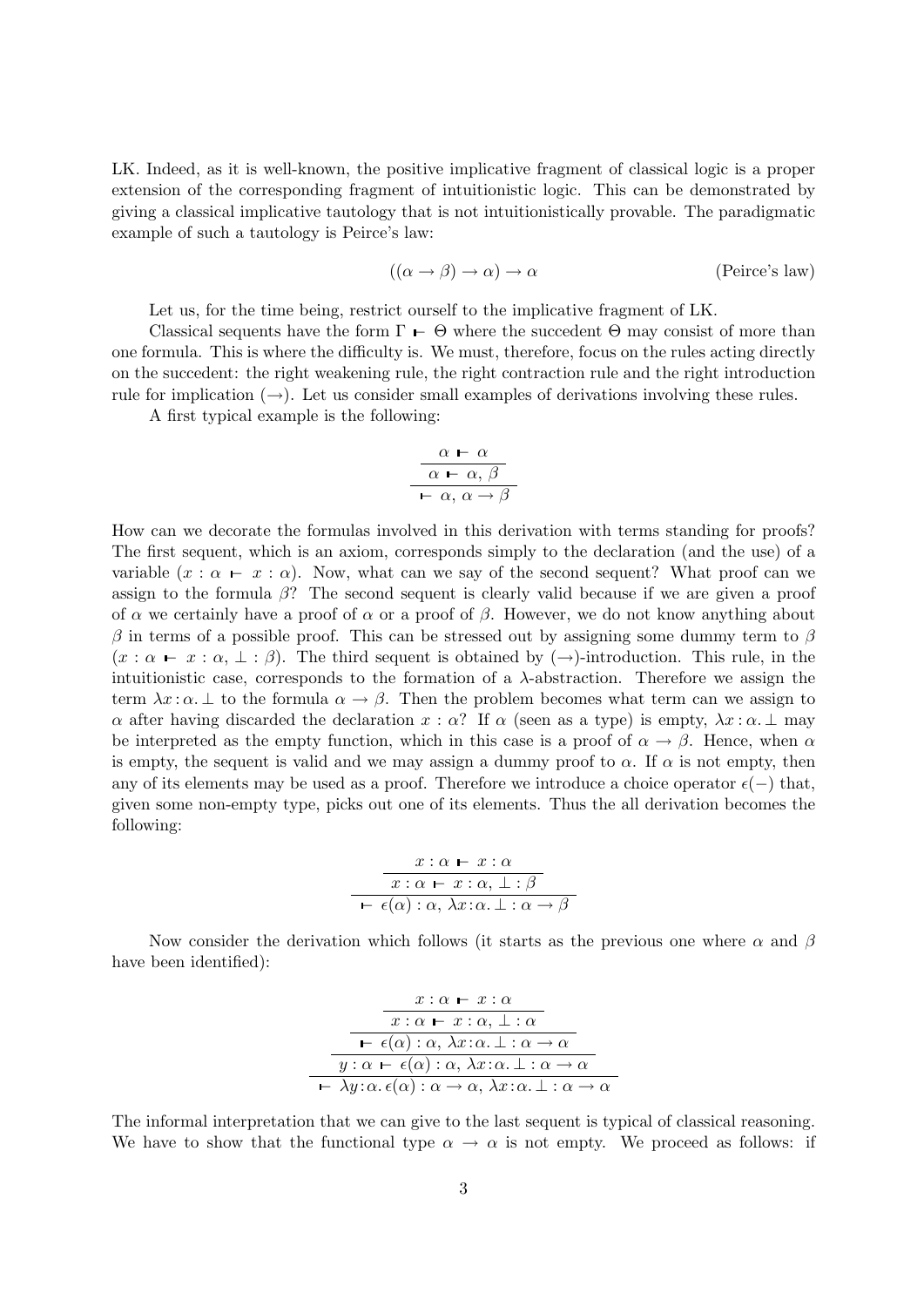$\alpha$  is non-empty, there exists some constant function  $(\lambda y : \alpha \cdot \epsilon(\alpha))$  assigning to each element of  $\alpha$  one distinct element of  $\alpha$ ; if  $\alpha$  is empty, then the empty function  $(\lambda x : \alpha, \perp)$  belongs to  $\alpha \to \alpha$ . This interpretation illustrates the non determinism of classical disjunction: we have two possible proofs of  $\alpha \to \alpha$ ; we know that one of these is an actual proof; but we do not (cannot) know which one is the actual proof. Therefore, when applying a contraction rule, we must internalize, at the level of terms, the non-determinism existing at the level of sequents. We introduce a binary choice operator  $(- \nightharpoonup -)$  to this end. Then, by contraction, we may end the above derivation as follows:

$$
\vdots
$$
  
\n
$$
\vdots
$$
  
\n
$$
\vdots
$$
  
\n
$$
\lambda y : \alpha. \epsilon(\alpha) \parallel \lambda x : \alpha. \bot : \alpha \to \alpha
$$

Before defining formally the system  $\lambda$ -LK<sup> $\rightarrow$ </sup>, let us summarize. We have introduced three new constructs: a special constant  $(\perp)$  and two non-deterministic choice operators  $(- \parallel -$  and  $\epsilon(-)$ ). The intuitive meaning of these constructs is the following:

- $\perp$  is a fictitious proof; in some sense, it stands for something that does not exist;
- $-$  is a binary choice operator whose non-determinism is angelic; the value of M | N is the value of M or the value of N but cannot be fictitious unless the values of both M and  $N$  are fictitious;
- $\epsilon(-)$  is a choice operator akin to Hilbert's  $\epsilon$  [18]; if  $\alpha$  is a non-empty type,  $\epsilon(\alpha)$  stands for some element of  $\alpha$ ; if  $\alpha$  is empty,  $\epsilon(\alpha)$  is a fictitious term.

Formally, we define the system  $\lambda$ -LK<sup> $\rightarrow$ </sup> as follows.

Let A be a countably infinite set of type-variables. The set T of types of  $\lambda$ -LK<sup> $\rightarrow$ </sup> is inductively defined as follows:

- (i) if  $a \in \mathcal{A}$  then  $a \in \mathcal{T}$ ;
- (ii) if  $\alpha, \beta \in \mathcal{T}$  then  $(\alpha \to \beta) \in \mathcal{T}$ .

Let X be a countably infinite set of term-variables. The set  $\Lambda_{LK}$  of terms of  $\lambda$ -LK<sup> $\rightarrow$ </sup> is inductively defined as follows:

- (i) if  $x \in \mathcal{X}$  then  $x \in \Lambda_{LK}$ ;
- (ii)  $\perp \in \Lambda_{LK}$ ;
- (iii) if  $\alpha \in \mathcal{T}$  then  $\epsilon(\alpha) \in \Lambda_{LK};$
- (iv) if  $M, N \in \Lambda_{LK}$  then  $(M \parallel N) \in \Lambda_{LK};$
- (v) if  $M, N \in \Lambda_{LK}$  then  $(M N) \in \Lambda_{LK}$ ;
- (vi) if  $x \in \mathcal{X}$ ,  $\alpha \in \mathcal{T}$  and  $M \in \Lambda_{LK}$  then  $(\lambda x : \alpha \cdot M) \in \Lambda_{LK}$ .

We omit parentheses according to the usual conventions. We use  $\alpha, \beta, \gamma, \ldots$  to denote types and  $M, N, O, \ldots$  to denote terms. The expression  $M[x:=N]$  denotes the result of substituting N for the free occurrences of x in M. Expressions of the form  $M : \alpha$  are called statements and we use  $\Gamma, \Delta, \Theta, \ldots$  to denote sequences of statements. If  $\Theta$  is the sequence  $(M_1 : \alpha_1, \ldots, M_n : \alpha_n)$ then  $\Theta[x:=N]$  is the sequence  $(M_1[x:=N]:\alpha_1,\ldots,M_n[x:=N]:\alpha_n)$ .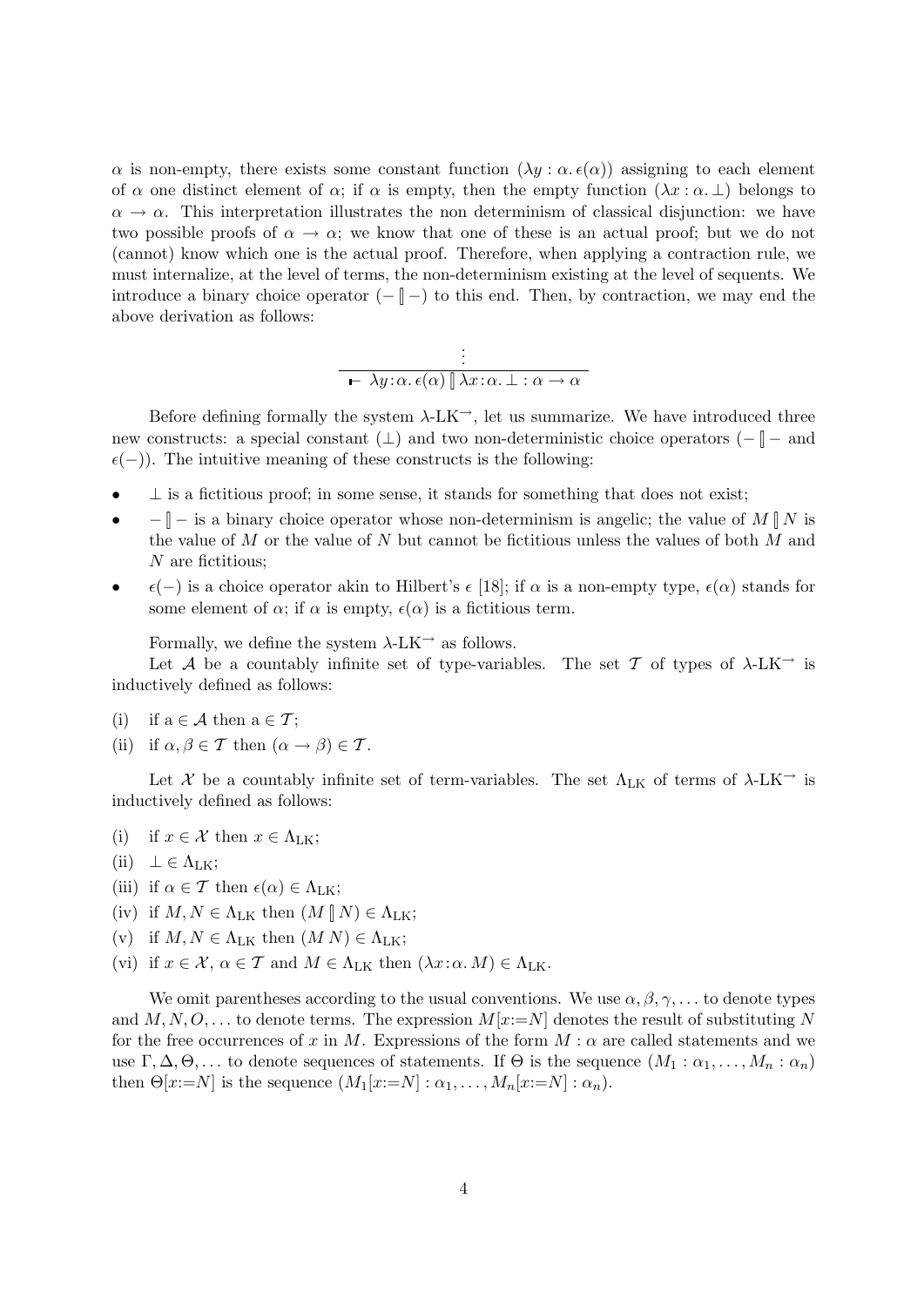The type assignment system of  $\lambda$ -LK<sup> $\rightarrow$ </sup> consists of the following rules:

axiom:

$$
x : \alpha \vdash x : \alpha \tag{identity}
$$

structural rules:

| $\Gamma, x : \alpha, y : \beta, \Delta \vdash \Theta$ | (exchange - left)                  |                    |
|-------------------------------------------------------|------------------------------------|--------------------|
| $\Gamma, y : \beta, x : \alpha, \Delta \vdash \Theta$ | (exchange - left)                  |                    |
| $\Gamma \vdash \Theta, M : \alpha, N : \beta, \Xi$    | (exchange - right)                 |                    |
| $\Gamma \vdash \Theta$                                | $x : \alpha, \Gamma \vdash \Theta$ | (weakening - left) |
| $\Gamma \vdash \Theta$                                | (weakening - left)                 |                    |
| $\Gamma \vdash \Theta, \bot : \alpha$                 | (weakening - right)                |                    |
| $x : \alpha, y : \alpha, \Gamma \vdash \Theta$        | (contraction - left)               |                    |
| $x : \alpha, \Gamma \vdash \Theta[y := x]$            | (contraction - left)               |                    |
| $\Gamma \vdash \Theta, M : \alpha, N : \alpha$        | (contraction - right)              |                    |

logical rules:

$$
\frac{\Gamma \vdash \Theta, M : \alpha \qquad y : \beta, \Delta \vdash \Xi \qquad \qquad \text{(implication - left)}
$$
\n
$$
\overline{x : \alpha \to \beta, \Gamma, \Delta \vdash \Theta, \Xi[y := (x M)]}
$$
\n
$$
\frac{x : \alpha, \Gamma \vdash \Theta, M : \beta \qquad \qquad \text{(implication - right)}
$$
\n
$$
\overline{\Gamma \vdash \Theta[x := \epsilon(\alpha)], \lambda x : \alpha. M : \alpha \to \beta}
$$

In Rule *weakening-left* and Rule *implication-left*, the variable  $x$  must be fresh.

If one forgets the terms and considers only the types, the above system corresponds exactly to the implicative fragment of Gentzen's LK such as defined in [8]. As an example, let us give a derivation of Peirce's law:

| $x : \alpha \vdash x : \alpha$                                                                                                                                       |
|----------------------------------------------------------------------------------------------------------------------------------------------------------------------|
| $x : \alpha \vdash x : \alpha, \bot : \beta$                                                                                                                         |
| $\vdash \epsilon(\alpha): \alpha, \lambda x : \alpha \perp : \alpha \rightarrow \beta \qquad y : \alpha \vdash y : \alpha$                                           |
| $z : (\alpha \rightarrow \beta) \rightarrow \alpha \vdash \epsilon(\alpha) : \alpha, z(\lambda x : \alpha, \bot) : \alpha$                                           |
| $z:(\alpha\rightarrow\beta)\rightarrow\alpha\vdash(\epsilon(\alpha)\mathbb{I}z(\lambda x:\alpha,\perp)):\alpha$                                                      |
| $\vdash \lambda z : (\alpha \to \beta) \to \alpha. (\epsilon(\alpha) \mathbin{\llbracket} z (\lambda x : \alpha \bot)) : ((\alpha \to \beta) \to \alpha) \to \alpha$ |

The term  $\lambda z : (\alpha \to \beta) \to \alpha$ .  $(\epsilon(\alpha) \llbracket z (\lambda x : \alpha \to \bot)$ , which corresponds to the proof of Peirce's law, may be interpreted as follows. Let z be a function from  $(\alpha \to \beta)$  to  $\alpha$ . If  $\alpha$  is non-empty, one of its elements  $(\epsilon(\alpha))$  is produced. Otherwise, when  $\alpha$  is empty, there exists a function from α to any β, namely the empty function  $(λx : α. \bot)$ . Then an element of α can be obtained by applying z to the empty function.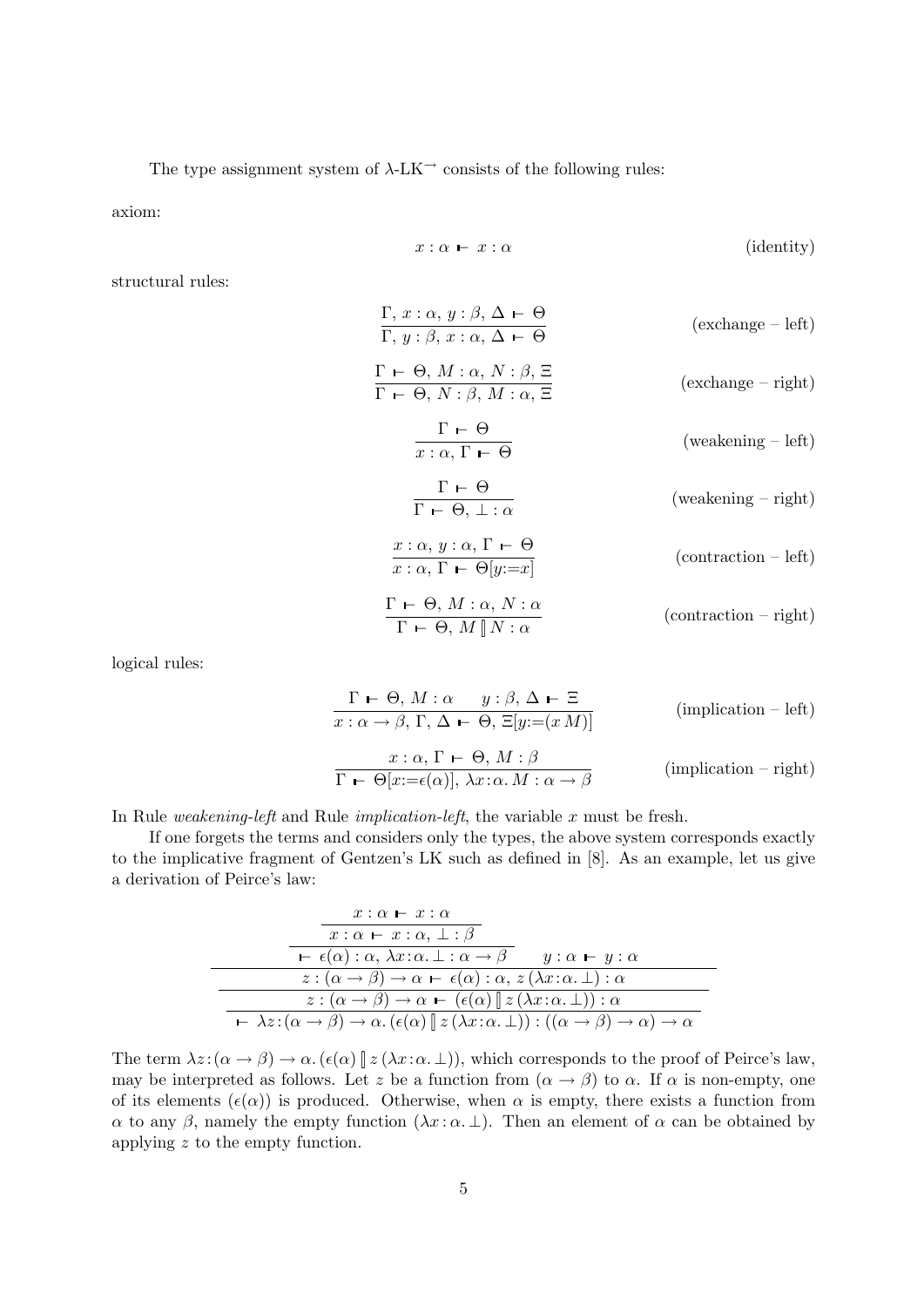### 3 Simple semantics

The constructs that we have introduced in the previous section have been given an intuitive meaning. Is it possible to turn this intuition into a technical interpretation? To answer this question, we provide a model of  $\lambda$ -LK<sup> $\rightarrow$ </sup>.

To built this model, we adapt the simple semantics of type assignment [2, 5, 4, 13] to our non-deterministic constructs. Let  $\langle D, \Phi, \Psi \rangle$  be an environment model of the untyped  $\lambda$ calculus [19], where  $\Phi \in D \longrightarrow [D \rightarrow D]$  is the projection and  $\Psi \in [D \rightarrow D] \longrightarrow D$  is the embedding.

A type-environment is a map assigning to each type-variable a subset of D. We write **T-env** for the set of of type-environments (i.e. the set  $\mathcal{A} \longrightarrow P(D)$ ) and we let  $\rho$  range over  $\tau$ -env.

The interpretation of types  $T \llbracket - \rrbracket \leq (T \times T \text{-env}) \longrightarrow P(D)$  is defined as usual:

(i) 
$$
\mathcal{T}[\![a]\!]_\rho = \rho(a)
$$

$$
\text{(ii)}\quad {\mathcal T}\llbracket \alpha\to\beta\rrbracket_\rho=\{d\in D\mid \forall e\in {\mathcal T}\llbracket\alpha\rrbracket_\rho, \Phi(d)(e)\in {\mathcal T}\llbracket\beta\rrbracket_\rho\}
$$

To model the non-determinism of  $\lambda$ -LK<sup> $\rightarrow$ </sup>, we follow the usual idea that consists to interpret non-deterministic expressions as sets of values. More precisely, we interprets the terms of  $\lambda$ -LK<sup> $\rightarrow$ </sup> as sets of functions mapping term-environments to elements of  $D$ . A term-environment is a map assigning to each type-variable an element of D. The set of term-environments (i.e.  $\mathcal{X} \longrightarrow D$ ) is written  $\mathcal{E}\text{-env}$  and we use  $\eta$  as a metavariable to denote term-environments.

The interpretation of terms  $\mathcal{E}[-]_-\in (\Lambda_{LK}\times\mathcal{T}\text{-env})\longrightarrow P(\mathcal{E}\text{-env}\longrightarrow D)$  is defined according to the following rules:

- (i)  $\mathcal{E}[[x]]_o = {\eta \mapsto \eta(x)}$
- (ii)  $\mathcal{E}[\mathbb{L}]_o = \emptyset$
- (iii)  $\mathcal{E}[\![\epsilon(\alpha)]\!]_{\rho} = {\eta \mapsto d \mid d \in \mathcal{T}[\![\alpha]\!]_{\rho}}$
- (iv)  $\mathcal{E}\llbracket M \rrbracket \, N \rrbracket_{\rho} = \mathcal{E}\llbracket M \rrbracket_{\rho} \cup \mathcal{E}\llbracket N \rrbracket_{\rho}$
- (v)  $\mathcal{E}[\![M \, N]\!]_{\rho} = {\eta \mapsto \Phi(d(\eta))(e(\eta)) \mid d \in \mathcal{E}[\![M]\!]_{\rho} \land e \in \mathcal{E}[\![N]\!]_{\rho} }$

$$
(vi) \ \mathcal{E}[\![\lambda x \!:\! \alpha \mathbf{.} M]\!]_\rho = \{ \eta \mapsto \Psi(d \mapsto e(\eta[d/x])) \mid \mathcal{T}[\![\alpha]\!]_\rho \neq \emptyset \supset e \in \mathcal{E}[\![M]\!]_\rho \}
$$

Given  $\rho \in \mathcal{T}$ -env,  $\eta \in \mathcal{E}$ -env, and  $M \in \Lambda_{LK}$ , we also define:

• 
$$
\mathcal{E}[\![M]\!]_{\rho,\eta} = \{d(\eta) \mid d \in \mathcal{E}[\![M]\!]_{\rho}\}
$$

The above simple semantics corresponds fairly to the intuitive interpretation given in Section 2. The fact that this intuitive interpretation makes sense is expressed by a soundness property.

Let  $\rho$  and  $\eta$  be respectively a type- and a term-environment. We say that the pair  $\rho$ ,  $\eta$ satisfies the statement  $M : \alpha$ , and we write  $\rho, \eta \models M : \alpha$ , if and only if

(a) 
$$
\mathcal{E}[\![M]\!]_{\rho,\eta} \neq \emptyset
$$
,  
\n(b)  $\mathcal{E}[\![M]\!]_{\rho,\eta} \subset \mathcal{T}[\![\alpha]\!]_{\rho}$ .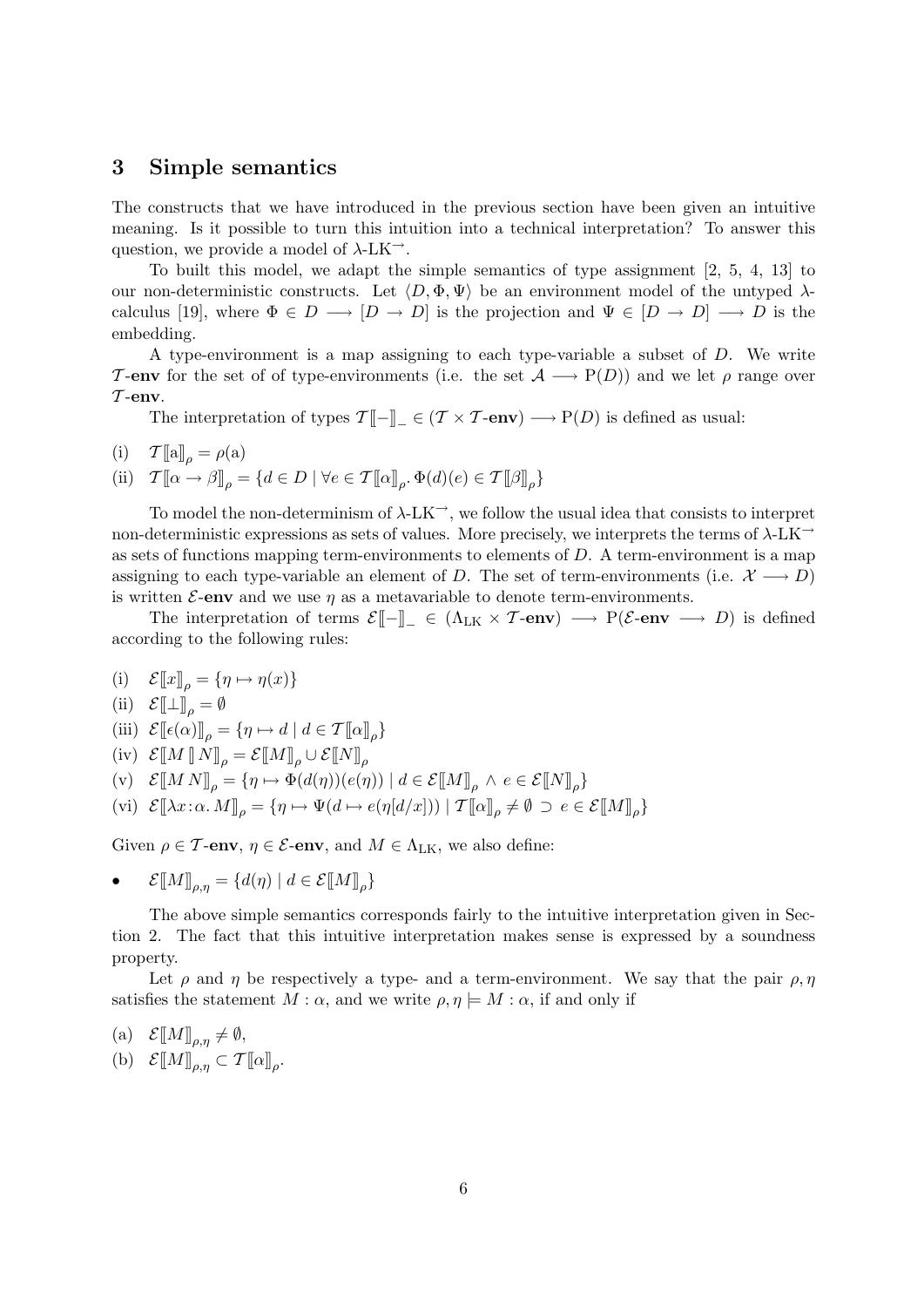Let  $\Gamma \equiv (x_1 : \alpha_1, \ldots, x_n : \alpha_n)$  be a sequence of declarations and  $\Theta \equiv (M_1 : \beta_1, \ldots, M_m : \beta_m)$ be a sequence of statements. We say that the succedent  $\Theta$  is a semantic consequence of the antecedent Γ, and we write  $\Gamma \models \Theta$ , if and only if, for all pairs  $\rho, \eta$  such that

•  $\rho, \eta \models x_i : \alpha_i \text{ for all } i \in \{1, \ldots, n\},\$ 

there exists  $j \in \{1, \ldots, m\}$  such that

$$
\bullet \qquad \rho, \eta \models M_j : \beta_j.
$$

**Proposition 3.1** ( Soundness) If  $\Gamma \vdash \Theta$  then  $\Gamma \models \Theta$ .

The proof proceeds by induction on the derivation of  $\Gamma \vdash \Theta$ .

It is natural to ask if the converse property holds, i.e. if the type assignment system of Section 2 is complete for the above semantics. The answer is no.

In the intuitionistic case, to get a complete type assignment system it is sufficient to add the following conversion rule [2, 5, 13]:

$$
\frac{\Gamma \vdash M : \alpha \qquad M = N}{\Gamma \vdash N : \alpha} \tag{conversion}
$$

where = stands for β-conversion when the semantic model is not extensional, and for  $\beta$ ηconversion when it is.

In our case,  $\beta$ - or  $\beta\eta$ -conversion is not enough. We also need some conversion theory for the new constructs. For instance, our simple semantics suggests the following laws:

$$
(M \parallel N) \parallel O = M \parallel (N \parallel O) \qquad M \parallel N = N \parallel M
$$
  

$$
M \parallel M = M \qquad M \parallel \perp = M \qquad M \parallel \epsilon(\alpha) = \epsilon(\alpha)
$$

To add these laws, however, is not sufficient. In fact, the problem is deeper. Before designing any appropriate conversion theory for  $\lambda$ -LK<sup> $\rightarrow$ </sup>, two questions must be answered: do we really want completeness? in the affirmative, with respect to what class of models do we want to be complete?

To answer the first question is not obvious. For any possible model and any provable proposition  $\alpha$ , we may expect to have  $\models \epsilon(\alpha) : \alpha$ . Hence, for an undecidable logic, a complete typing-system would yield an undecidable typing-relation.

For the second question, our present feeling is that the simple semantics defined in this section is too simple.

#### 4 Reduction and cut elimination

All the terms typable according to the system of Section 2 are in  $\beta$ -normal form. Indeed, the substitution in Rule *implication-left* cannot create any  $\beta$ -redex, for the substituted term is of the form  $(x M)$ .

To allow non-normal terms to be typable, we must provide  $\lambda$ -LK<sup> $\rightarrow$ </sup> with a cut rule:

$$
\frac{\Gamma \vdash \Theta, M : \alpha \quad x : \alpha, \Delta \vdash \Xi}{\Gamma, \Delta \vdash \Theta, \Xi[x := M]} \tag{cut}
$$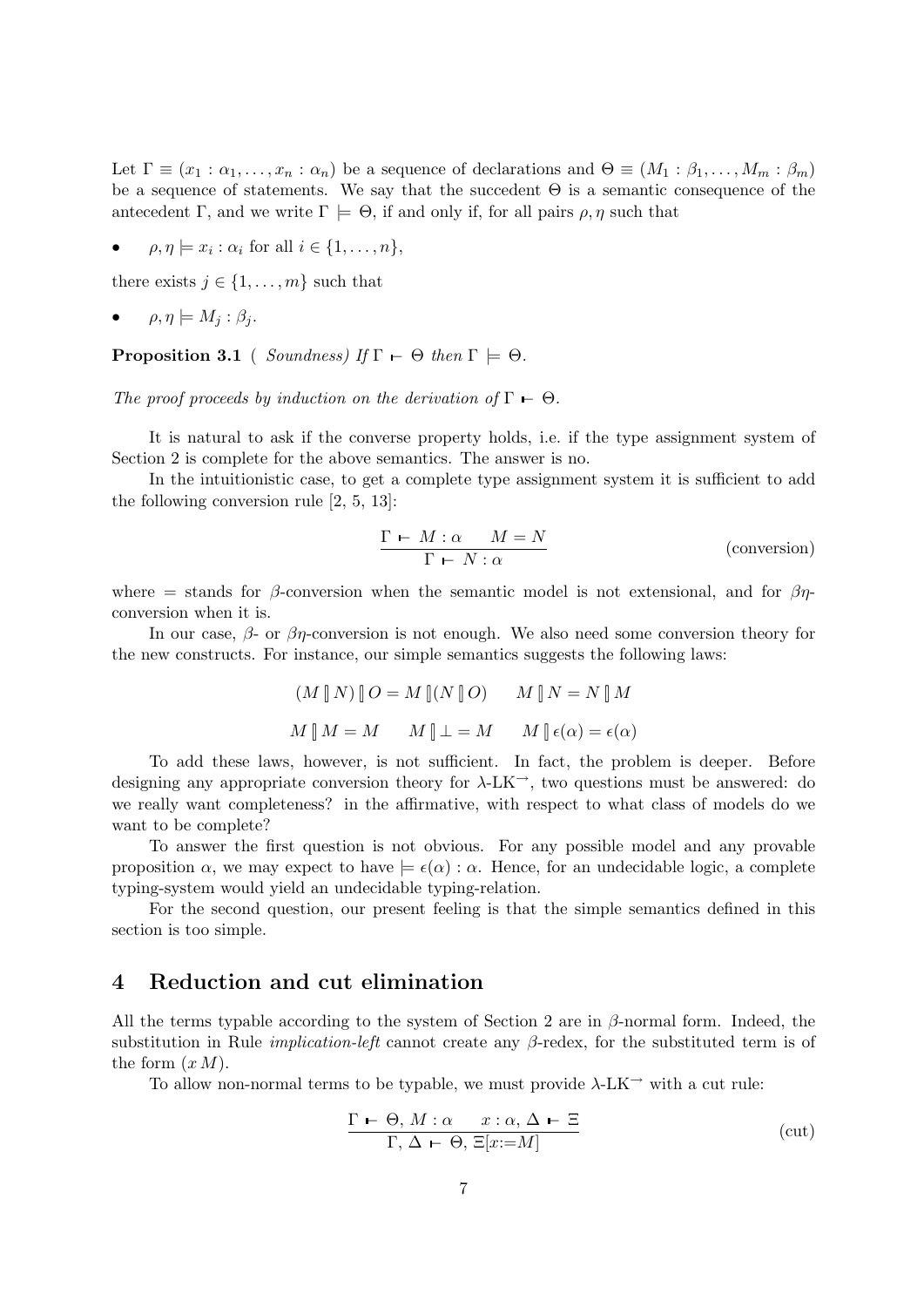Then a proof-theoretic question arises: to what corresponds cut elimination in  $\lambda$ -LK<sup> $\rightarrow$ </sup> + cut?

In the context of natural deduction, Prawitz has introduced the notion of normal proof [22]. In the intuitionistic setting, there is a homomorphism between cut elimination in LJ and proof normalization in NJ, which is isomorphic to  $β$ -normalization.

In our case, there is a mismatch between cut elimination, which acts at the global level of the sequents, and  $\beta$ -reduction, which acts at the local level of the terms. This can be shown by considering the main step of cut elimination:

$$
\begin{array}{cccc}\n\vdots & \vdots & \vdots & \vdots \\
\Pi_1 & \Pi_2 & \Pi_3 & \Pi_4 \\
\vdots & \vdots & \vdots & \vdots \\
\hline\n\pi \cdot \Theta[x := \epsilon(\alpha)], \lambda x : \alpha. M : \alpha \to \beta & \lambda_1 \vdash \Xi_1, N : \alpha & y : \beta, \Delta_2 \vdash \Xi_2 \\
\hline\n\Gamma \vdash \Theta[x := \epsilon(\alpha)], \lambda x : \alpha. M : \alpha \to \beta & z : \alpha \to \beta, \Delta_1, \Delta_2 \vdash \Xi_1, \Xi_2[y := (zN)] \\
\hline\n\Gamma, \Delta_1, \Delta_2 \vdash \Theta[x := \epsilon(\alpha)], \Xi_1, \Xi_2[y := (\lambda x : \alpha. M) N]\n\end{array}
$$
 *CUT*

reduces to:

. . . . . . . . Π<sup>2</sup> Π<sup>1</sup> . . . Π<sup>3</sup> . . . . . . ∆<sup>1</sup> − Ξ1, N : α x : α, Γ − Θ, M : β . CUT ∆1, Γ − Ξ1, Θ[x:=N], M[x:=N] : β y : β, ∆<sup>2</sup> − Ξ<sup>2</sup> CUT ∆1, Γ, ∆<sup>2</sup> − Ξ1, Θ[x:=N], Ξ2[y:=M[x:=N]] Γ, ∆1, ∆<sup>2</sup> − Θ[x:=N], Ξ1, Ξ2[y:=M[x:=N]]

At the semantic level, we get an interesting interpretation: cut elimination corresponds to a gain of determinism. At the syntactic level, however, cut elimination does not correspond to  $\beta$ -reduction. On the one hand, the sequent obtain by cut elimination is the following one:

$$
\Gamma,\,\Delta_1,\,\Delta_2\,\vdash\,\Theta[x:=\!N],\,\Xi_1,\,\Xi_2[y:=\!M[x:=\!N]]
$$

On the other hand, the process of  $\beta$ -reduction yields the following result:

$$
\Gamma, \Delta_1, \Delta_2 \vdash \Theta[x:=\epsilon(\alpha)], \Xi_1, \Xi_2[y:=M[x:=N]]
$$

This observation raises a new question: which reduction theory must we consider for the terms of our calculus?

# 5 Adding other connectives

 $\lambda$ -LK<sup> $\rightarrow$ </sup> can be easily extended in order to deal with negation, conjunction, and disjunction. This is achieved by considering one given empty type and by introducing products and sums.

For negation, we consider one type constant **0**, we define  $\neg \alpha$  as  $\alpha \rightarrow 0$ , and we add the following axiom:

$$
x: \mathbf{0} \vdash x: \alpha \qquad \qquad \text{(e false sequitur quod libet)}
$$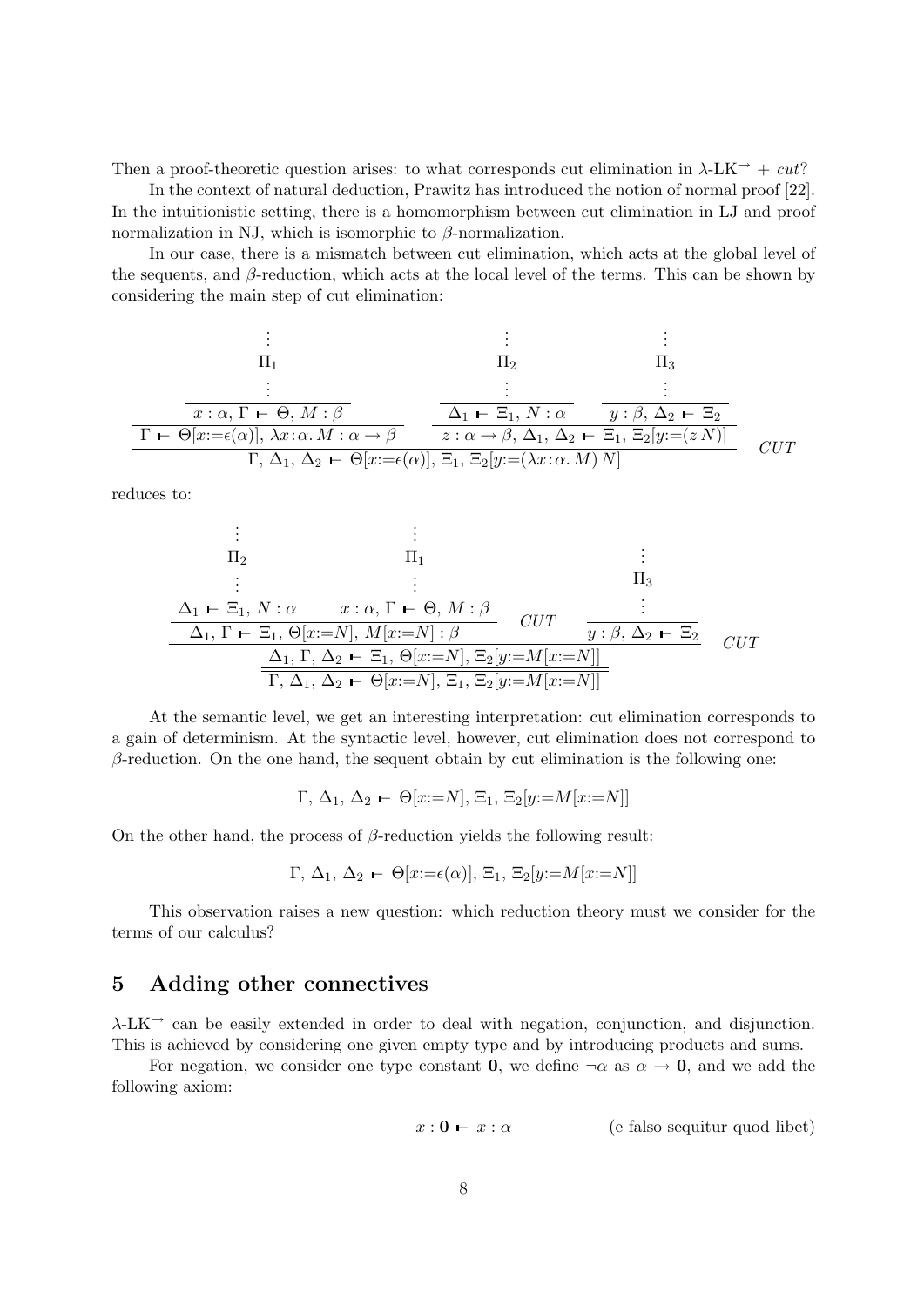For conjunction, we extend the formation rules by allowing a term to be a pair  $\langle M, N \rangle$ , to be a left projection  $\text{fst}(M)$ , or to be a right projection  $\text{snd}(M)$ . Then we introduce the following rules:

$$
\frac{x:\alpha, \Gamma \vdash \Theta}{y:\alpha \land \beta, \Gamma \vdash \Theta[x:=\textbf{fst}(y)]}
$$
 (conjunction – left – 1)  

$$
\frac{x:\beta, \Gamma \vdash \Theta}{y:\alpha \land \beta, \Gamma \vdash \Theta[x:=\textbf{snd}(y)]}
$$
 (conjunction – left – 2)  

$$
\frac{\Gamma \vdash \Theta, M:\alpha \quad \Delta \vdash \Xi, N:\beta}{\Gamma, \Delta \vdash \Theta, \Xi, \langle M, N \rangle : \alpha \land \beta}
$$
 (conjunction – right)

For disjunction, we use sums. Let  $\mathbf{in}_l$  and  $\mathbf{in}_r$  be the two injection operators. The right introduction rules are then the following:

$$
\frac{\Gamma \vdash \Theta, M : \alpha}{\Gamma \vdash \Theta, \mathbf{inj}_l(M) : \alpha \vee \beta}
$$
 (disjunction - right - 1)  

$$
\frac{\Gamma \vdash \Theta, M : \beta}{\Gamma \vdash \Theta, \mathbf{inj}_r(M) : \alpha \vee \beta}
$$
 (disjunction - right - 2)

For the left-introduction rule, we propose two alternative forms. Gentzen's original rule is the following one:

$$
\frac{\alpha, \Gamma \vdash \Theta \quad \beta, \Gamma \vdash \Theta}{\alpha \vee \beta, \Gamma \vdash \Theta} \tag{OEA}
$$

This rule may be decorated with terms as follows:

$$
\frac{x:\alpha, \Gamma \vdash (M_i : \theta_i)_{i \in n} \qquad y : \beta, \Gamma \vdash (N_i : \theta_i)_{i \in n}}{z : \alpha \vee \beta, \Gamma \vdash (\mathbf{D}xy.(z, M_i, N_i) : \theta_i)_{i \in n}}
$$

where the binding operator  $\bf{D}$  is such that the free occurrences of x in M and the free occurrences of y in N are bound in  $\mathbf{D}xy.(L, M, N)$ . Moreover, this operator obey the following laws:

$$
\mathbf{D} xy.(\mathbf{in}_l(L), M, N) = M[x:=L] \qquad \mathbf{D} xy.(\mathbf{in}_r(L), M, N) = N[y:=L]
$$

The above left-introduction rule, which is a straightforward adaptation of the intuitionistic rule, appears to be peculiar when compared to the other rules. The contexts in the antecedents (Γ) and the types in the succedents  $(\theta_i)$  are required to be the same in both the premises. This was not the case in all the others rules. Therefore, we propose the following alternative:

$$
\frac{x:\alpha, \Gamma \vdash \Theta \quad y:\beta, \Delta \vdash \Xi}{z:\alpha \vee \beta, \Gamma, \Delta \vdash \Theta[x:=\textbf{out}_l(z)], \Xi[y:=\textbf{out}_r(z)]}
$$
 (disjunction – left)

where the operators  $\text{out}_l$  and  $\text{out}_r$  are akin to the sum destructors used in Edimburgh LCF [11] and obey the following laws:

$$
\mathbf{out}_l(\mathbf{in}_l(M)) = M \qquad \mathbf{out}_l(\mathbf{in}_r(M)) = \bot \qquad \mathbf{out}_r(\mathbf{in}_r(M)) = M \qquad \mathbf{out}_r(\mathbf{in}_l(M)) = \bot
$$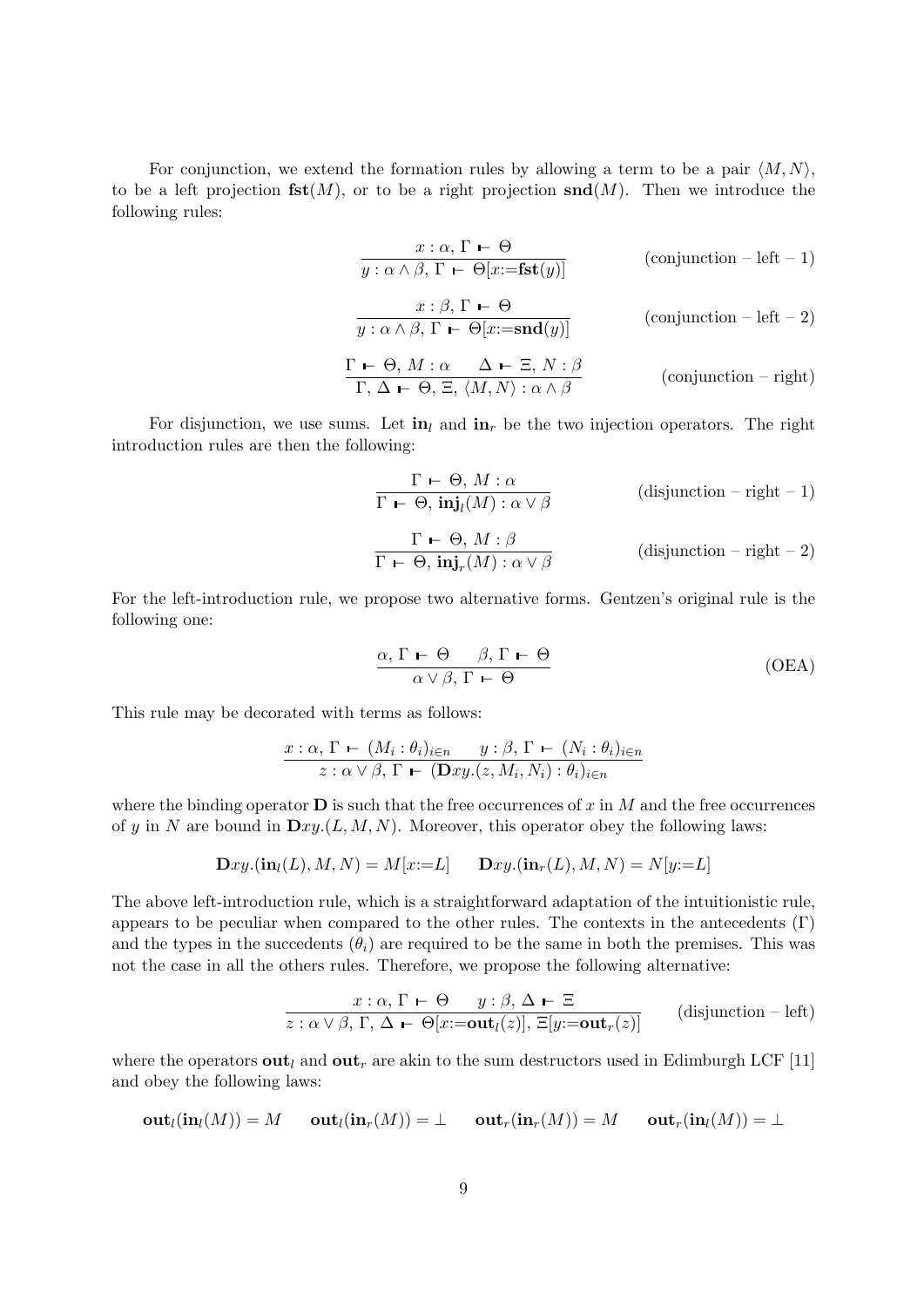# 6 Conclusions and future work

The results that have been reported in this paper show that the design of *classical*  $\lambda$ -calculi is feasible and worthy. As we pointed out in the introduction, a system such as  $\lambda$ -LK may be useful in practice. It can be used for interactive theorem proving and also provides a possible formalism to study the computational content of classical proofs, which is a problem addressed in [3]. At a more fundamental level, to design systems such as  $\lambda$ -LK and to provide semantics for them may give us a better understanding of the nature of classical proofs. Related works on this topic include [3, 9, 12, 20].

Nevertheless, λ-LK is still an experimental system and problems remain. The two main ones concern the definition of suitable notions of conversion and reduction.

The problem of defining an appropriate conversion theory is related to the issue of completeness with respect to some class of models. For this purpose, further semantic investigations are needed. Models used in relational programming are good candidates for such investigations. It is not clear, however, that completeness is a desirable property. This illustrates a general principle. To be classical, we have to pay a price; we must drop some of the properties that hold in the intuitionistic context.

The notion of reduction is related to the notion of cut elimination and to the computational content of classical proofs. Here also properties that hold in the intuitionistic case are no more compatible in the classical one. For instance, conversion cannot be defined as the symmetric, transitive closure of reduction if the latter corresponds to cut elimination. Indeed, it would amount to equate all the proofs because of the non-confluence of cut elimination. Therefore, to define an appropriate reduction theory requires further proof-theoretic investigations. Interesting results may be obtained when considering interpretations of classical logic into intuitionistic systems [3, 12, 20]. The intuitive meaning given to the operator  $\epsilon(-)$  suggests also possible connections with the notions of oracle and relative recursiveness.

# References

- [1] H.P. Barendregt. The lambda calculus, its syntax and semantics. North-Holland, revised edition, 1984.
- [2] F. Cardone and M. Coppo. Two extensions of Curry's type inference system. In P. Odifreddi, editor, Logic and Computer Science, pages 19–75. Academic Press, 1990.
- [3] R. Constable and C. Murthy. Finding computational content in classical proofs. In G. Huet and G. Plotkin, editors, Logical Frameworks, pages 341–362. Cambridge University Press, 1991.
- [4] M. Coppo. On the semantics of polymorphism. Acta Informatica, 20:159–170, 1983.
- [5] M. Coppo. Completeness of type assignment in continuous  $\lambda$  models. Theoretical Computer Science, 29:309–324, 1984.
- [6] H.B. Curry and R. Feys. Combinatory Logic, Vol. I. North-Holland, 1958.
- [7] J.H. Gallier. *Logic for Computer Science*. John Wiley & Sons, 1988.